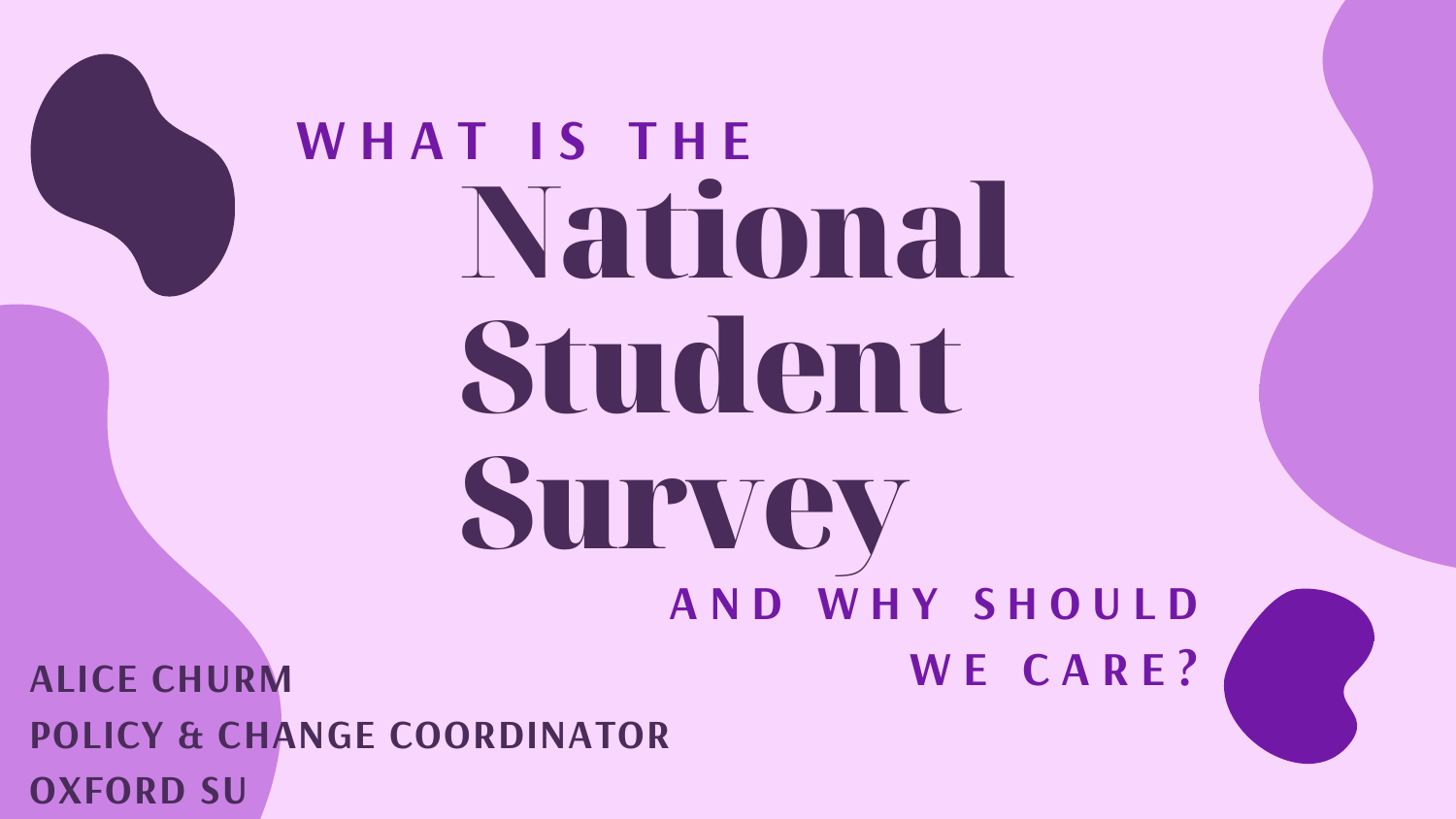### Survey of all **final year undergraduates** at all publicly funded HEI's in the UK All responses are confidential and anonymised Commissioned by the Office for Students on behalf of the UK funding bodies 28 core questions and selection of optionals What is the NSS? 2022 NSS Open from: **January 6th - 30th April 2022**

Results released: **June or July 2022**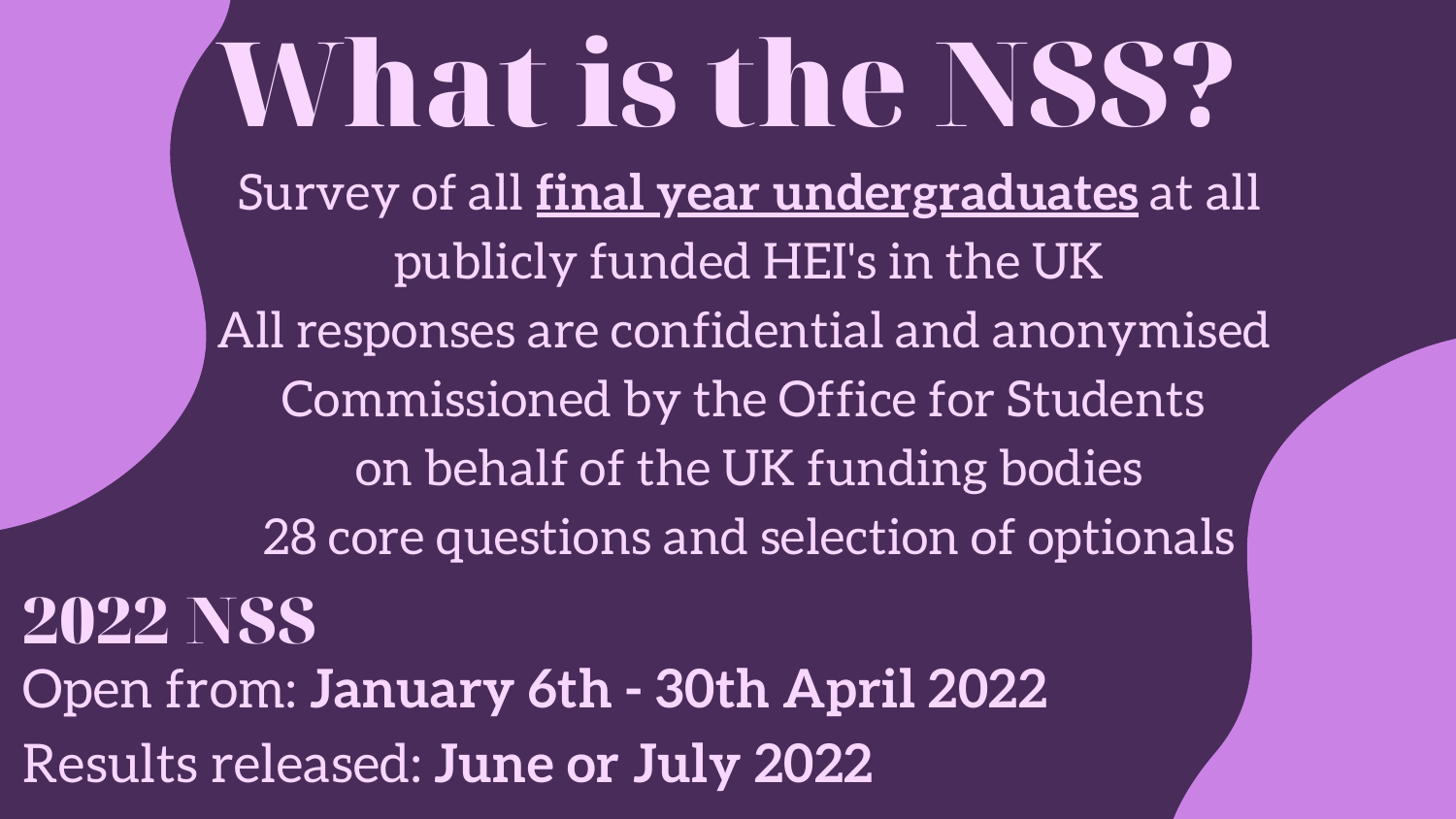## A briefhistory of the NSS in Oxford

- **2006 - NSS is launched. Oxbridge boycott from the early days, saying the survey is "too simplistic"**
	-
	-
	- **2009-2016 - Oxford SU policy on NSS to improve response rates 2016 - NUS pass a motion to boycott the NSS in AY16/17 2016 - NUS campaign saw 25 Students' Union's participate in the**
	- **boycott**
- **2017 - 12 of these institutions did not meet the 50% threshold required to make NSS data publishable - Oxford being one of these** *Oxford has not reached the 50% rate in all years following*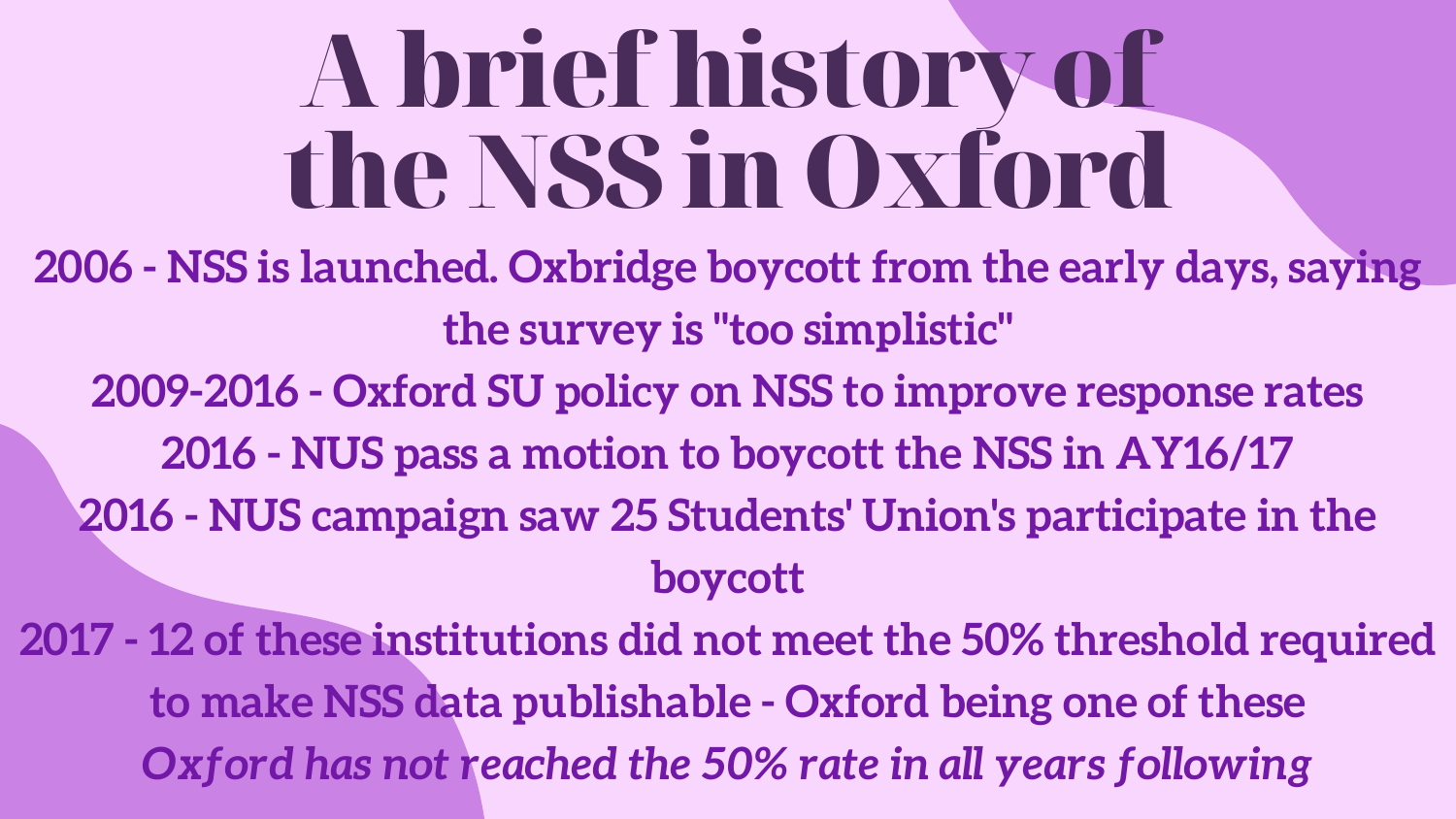# Whyboycott the NSS?

**In 2016, a HE White Paper introduced the TEF (Teaching Excellence Framework), which would assess HEI's on their teaching standards (awarding them with Bronze, Silver, Gold). HEI's that met the minimum standards for TEF would be allowed to raise fee's to above £9,000.**

**NSS results began to be used as a metric for TEF. This meant that student feedback was being used to increase tuition fees.**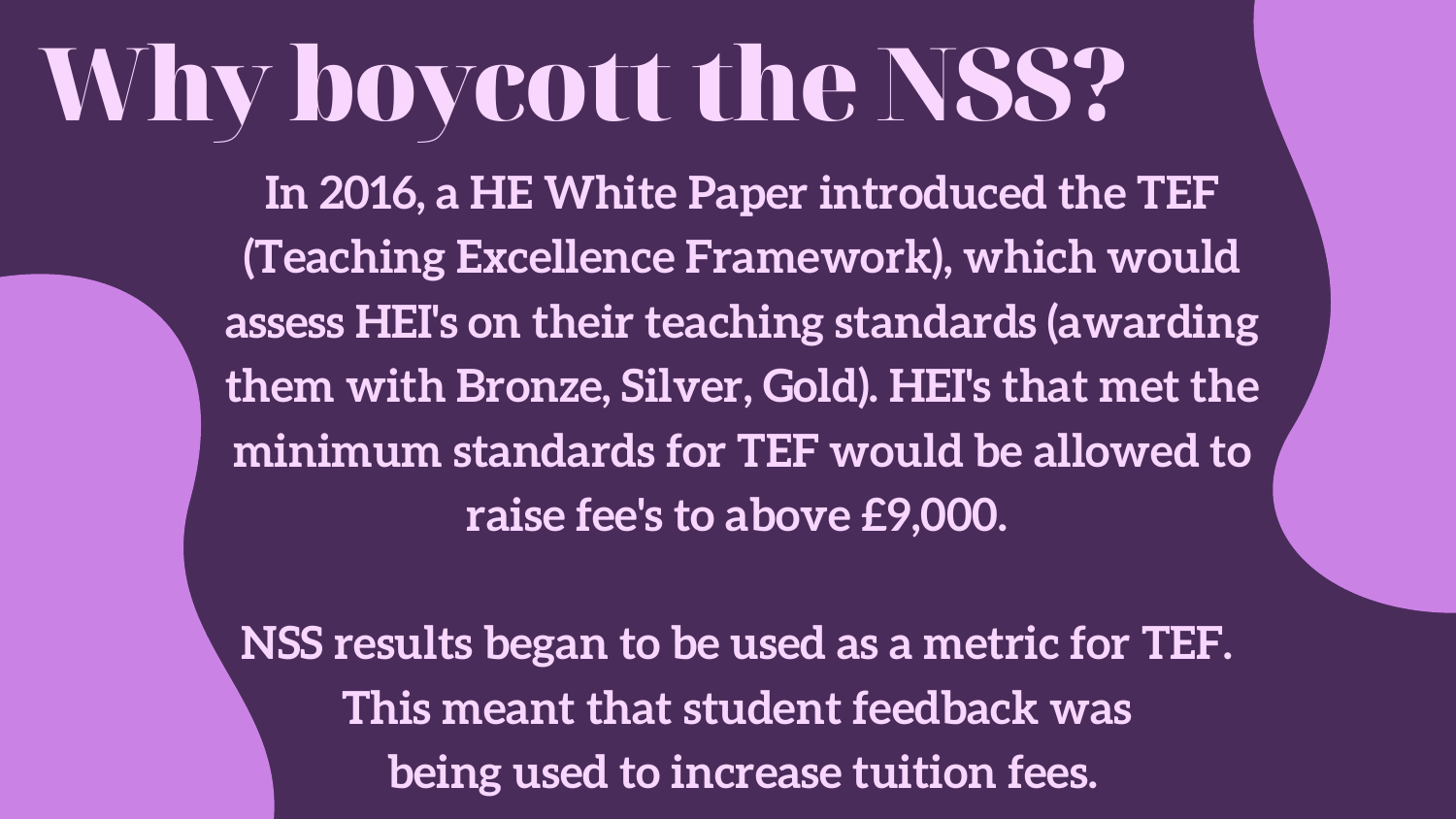### But... thingshave changed

**In 2017, the government announced that tuition fee's would no longer rise with inflation, and stopped at £9,250. Had they continued to increase fees are predicted to have been over £10,000 now.**

> **Despite the fee and NSS link not currently being active, NSS is currently still used as a data metric for TEF. TEF itself is controversial due to the ways that it pits institutions against each other and is seen as a tool to market education.**

- 
- 
- 
- 

- 
-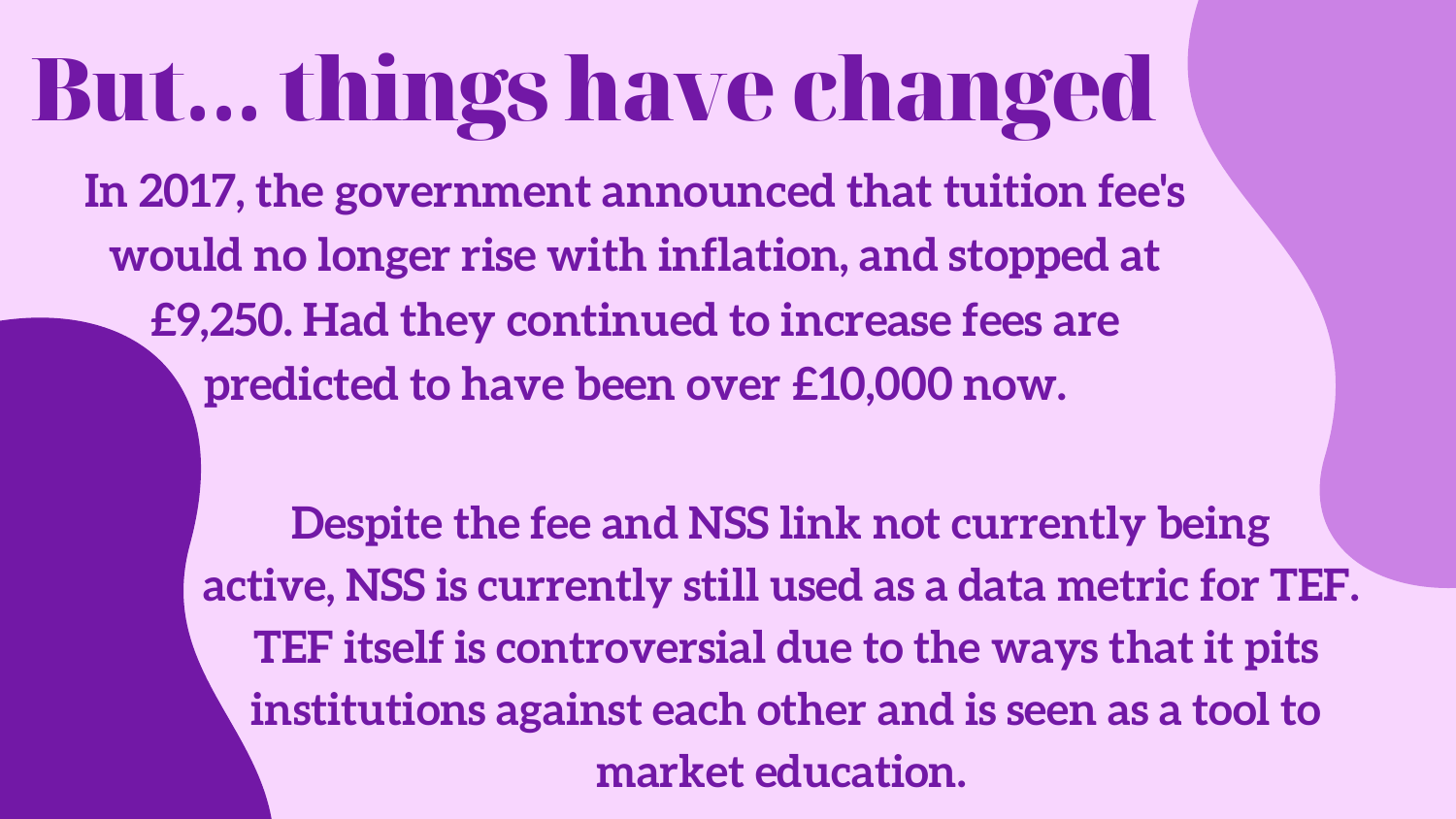## But... thingshave changed

- On top of this, both NSS and TEF are under review.
- Following an independent review of TEF, and a 'subject level TEF' pilot, the OfS will produce a 'Future of TEF' for 'Autumn 2021' .
	- As well as this NSS is currently being reviewed, and the changes are due to be piloted in 2022 NSS. The full changes will come into force in 2023 NSS.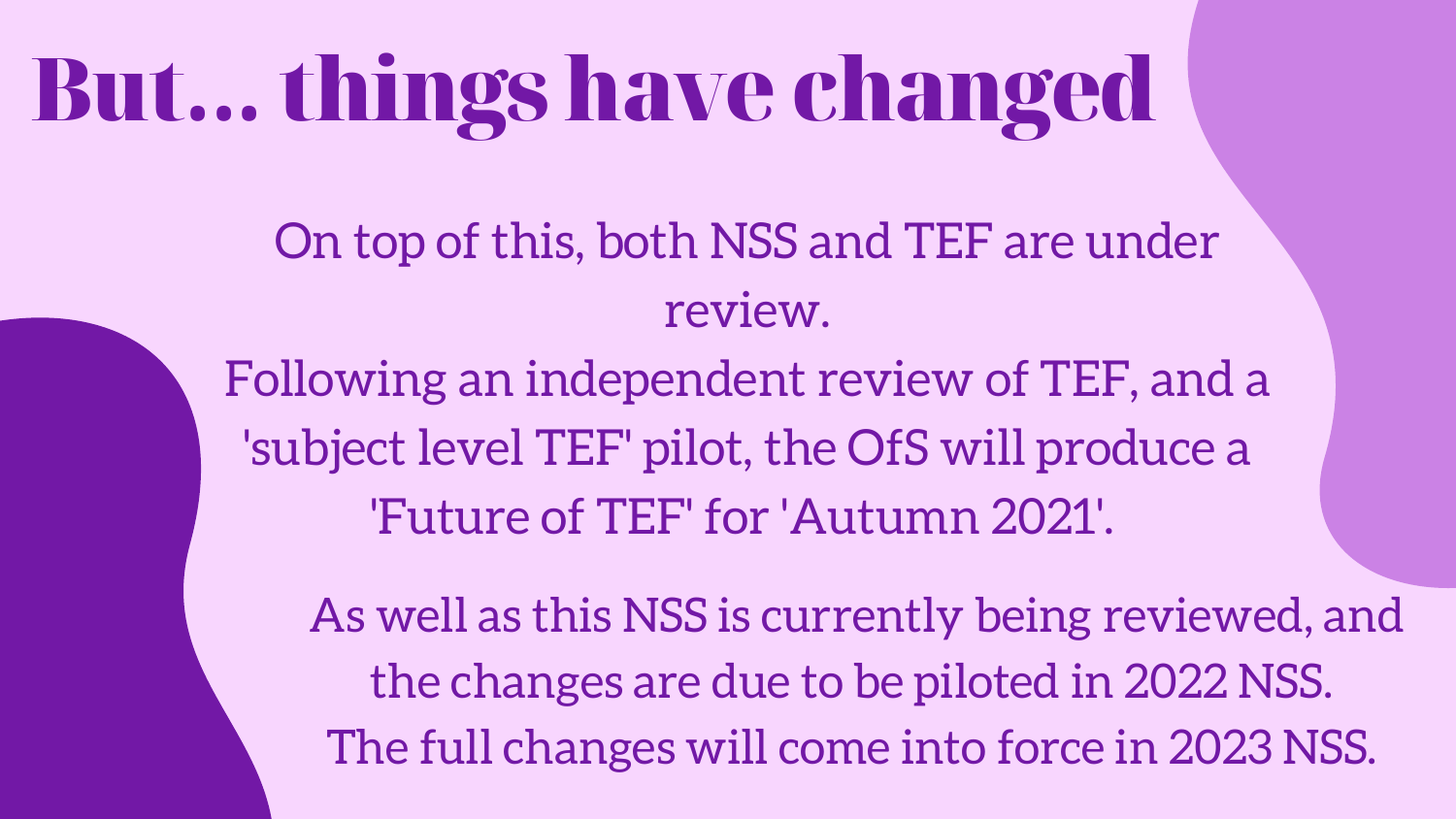## Question26

Most discussions of the NSS and Students' Unions will look at Question 26. From the core questions NSS asks students, Question 26 is the only one that mentions Students' Unions.

This question is often deemed to be an inadequate measure of Students' Unions impact on the student body, and is often unfairly used to monitor SU performance (and in some cases linked to the value of the block grant)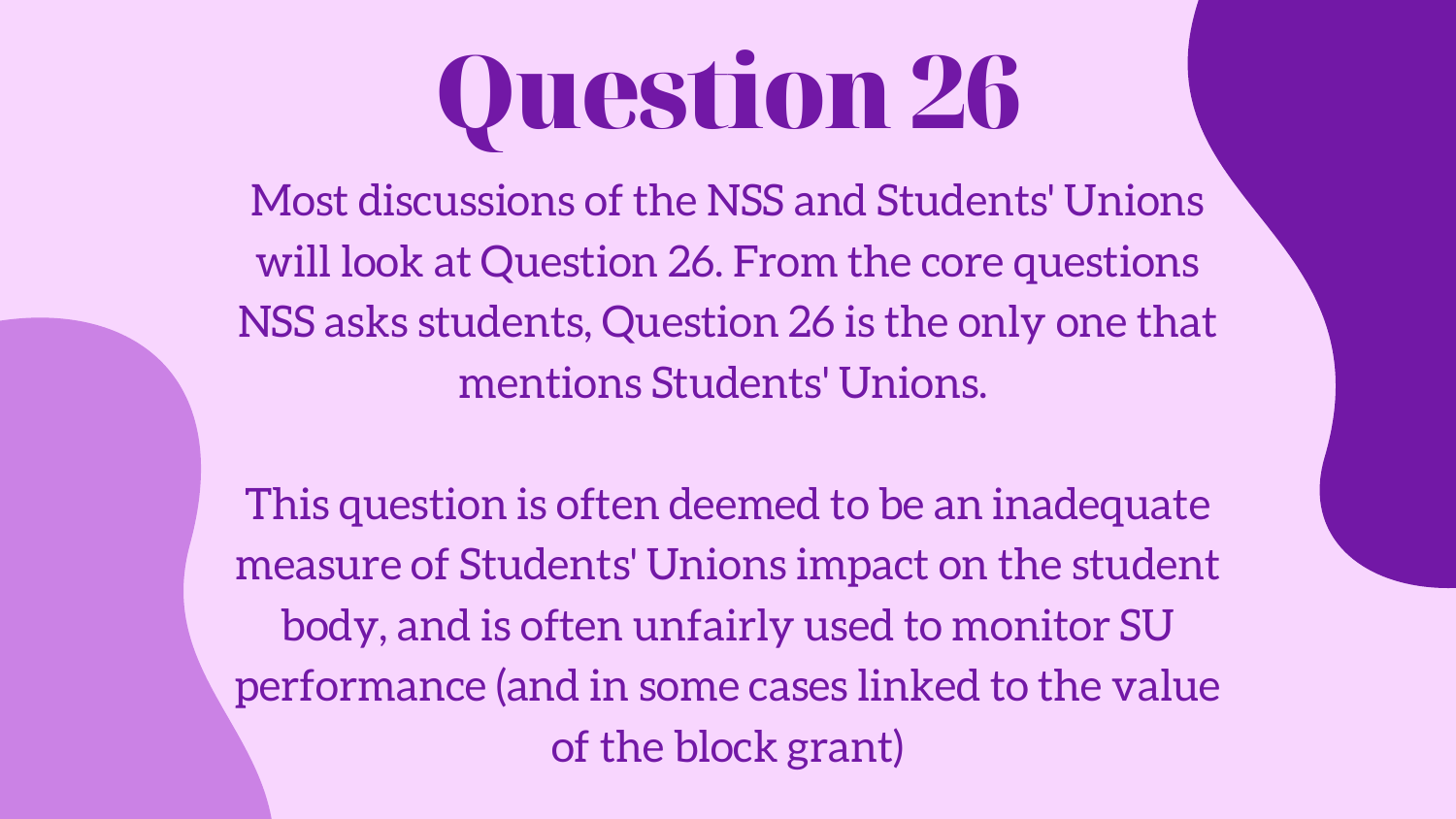The students' union (associationor guild) effectively represents students' academic interests.

Response scale: Definitely agree; Mostly agree; Neither agree nor disagree; Mostly disagree; Definitely disagree; Not applicable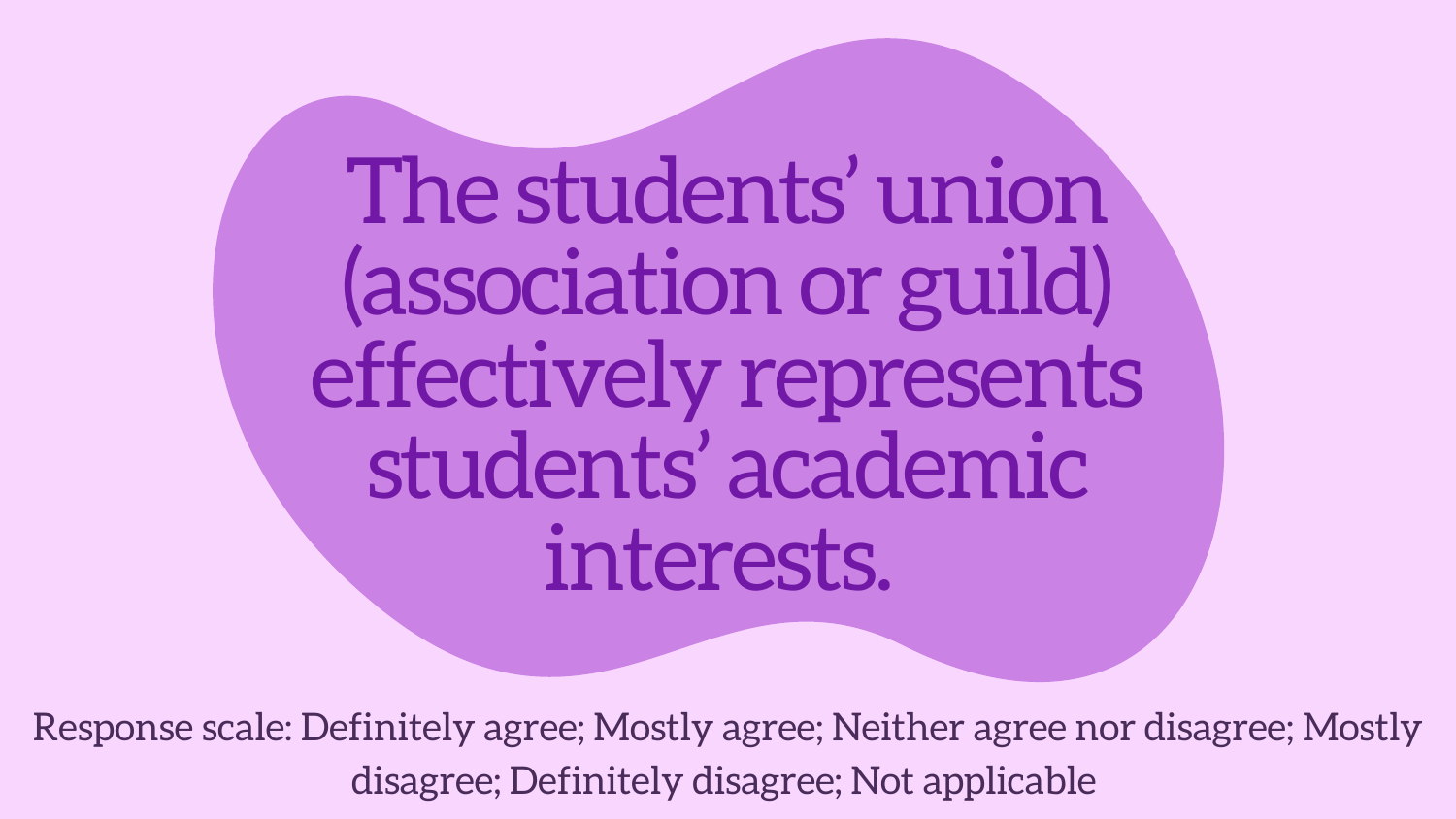The students' union (associationor guild) effectively represents students' academic interests.

RepComs Campaigns Advice Wellbeing Sabbs Projects Commercial Events Campaigning on any nonacademic studentissue e.g. mental health What does this miss?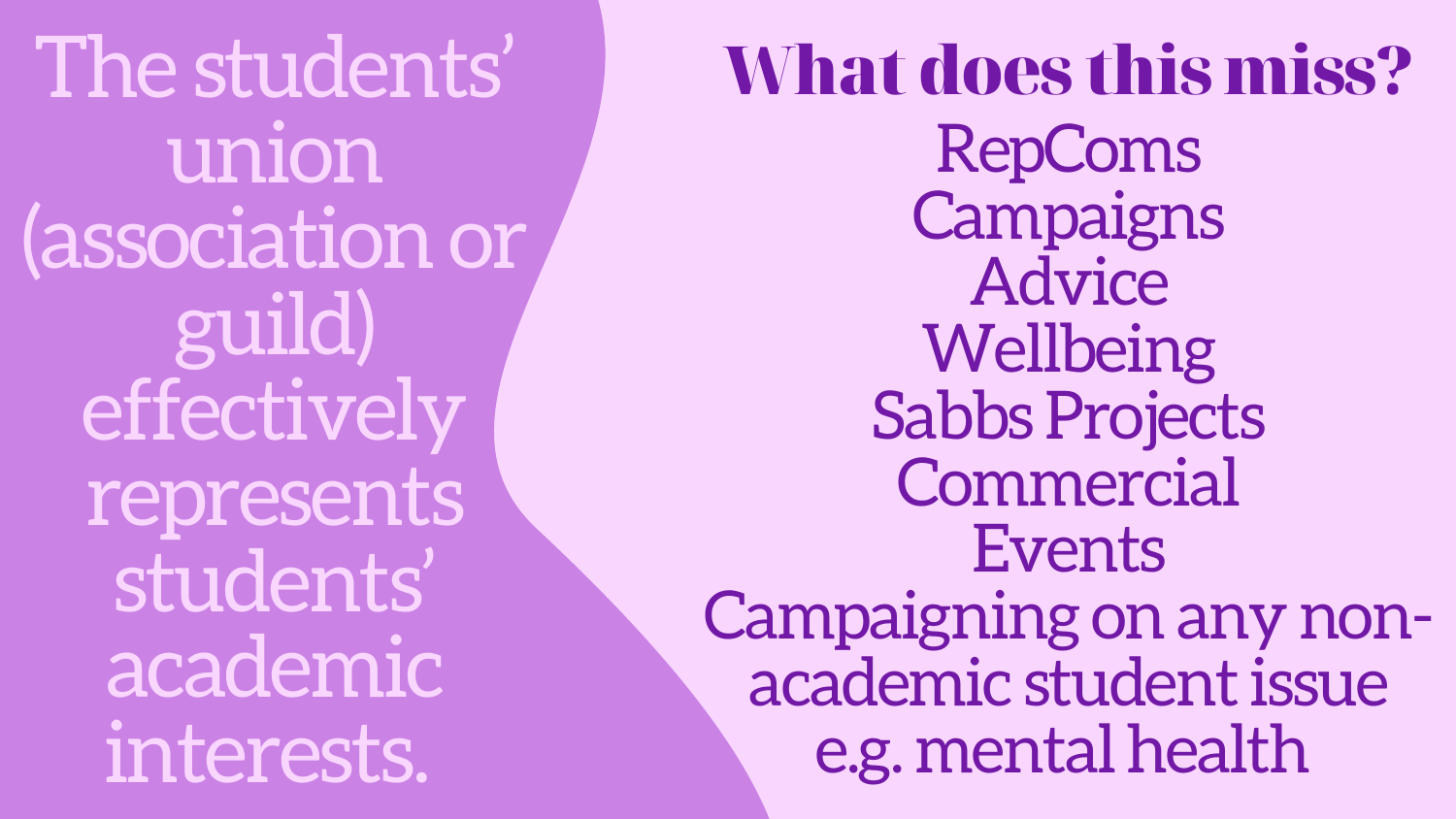The students' union (association or guild) effectively represents students' academic interests.

- Academic Rep should be a partnership with the SU and University
- Students don't know how the SU represents them
- Students don't Academic Rep involves the SU
- The SU has less influence incolleges

### Barriers to good scores on Q26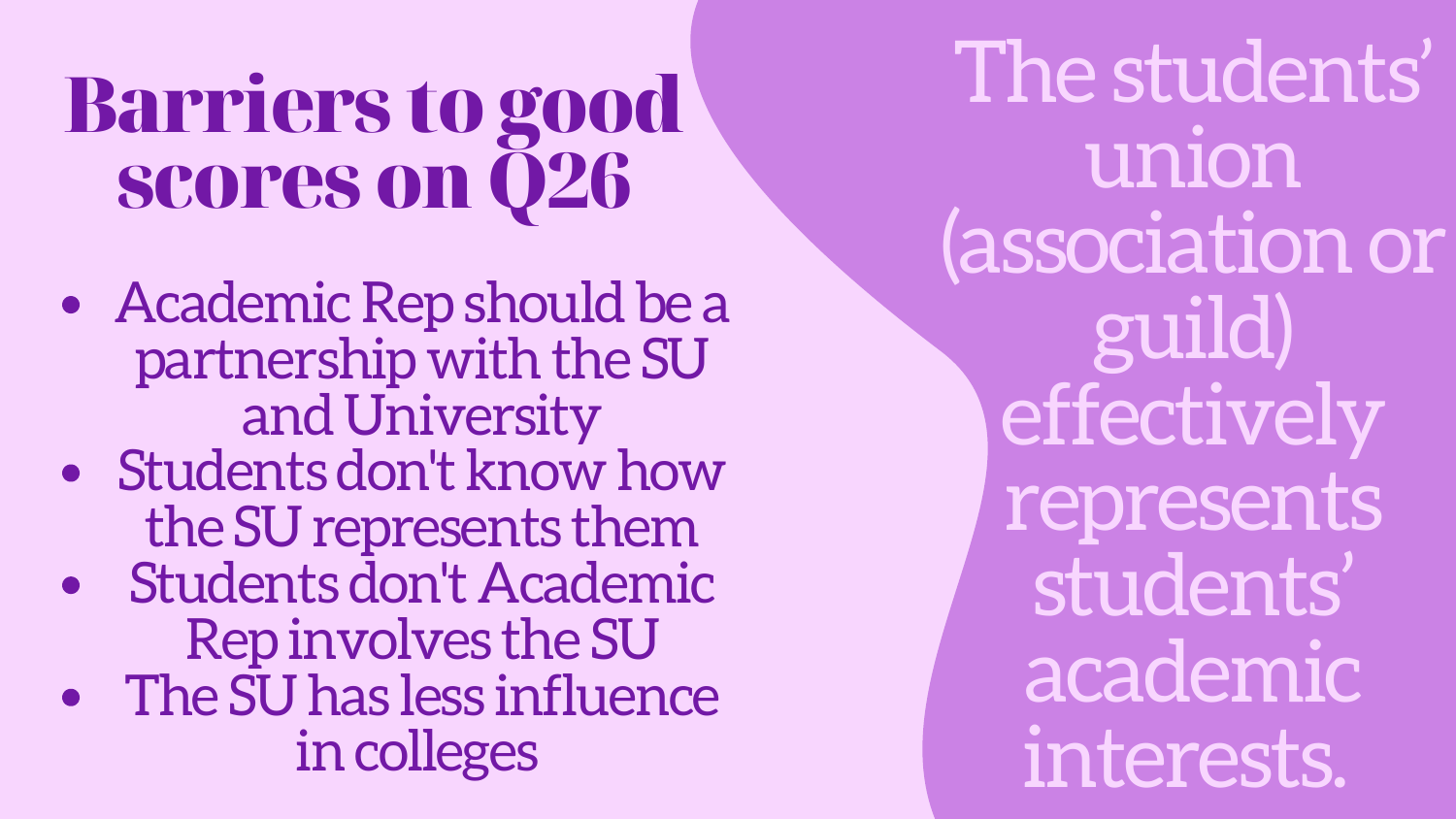## Optional SU Questions

**1. The Students' Union (Association or Guild) had had a positive impact on my sense of belonging to the university or college.**

These questions do go further than Q26 to addressing what an SU does, however they still don't really encompass the range of support that we offer students.

**2. The Students' Union (Association or Guild) has had a positive impact on the local community.**

**3. The Students' Union (Association or Guild) has helped me develop useful life skills.**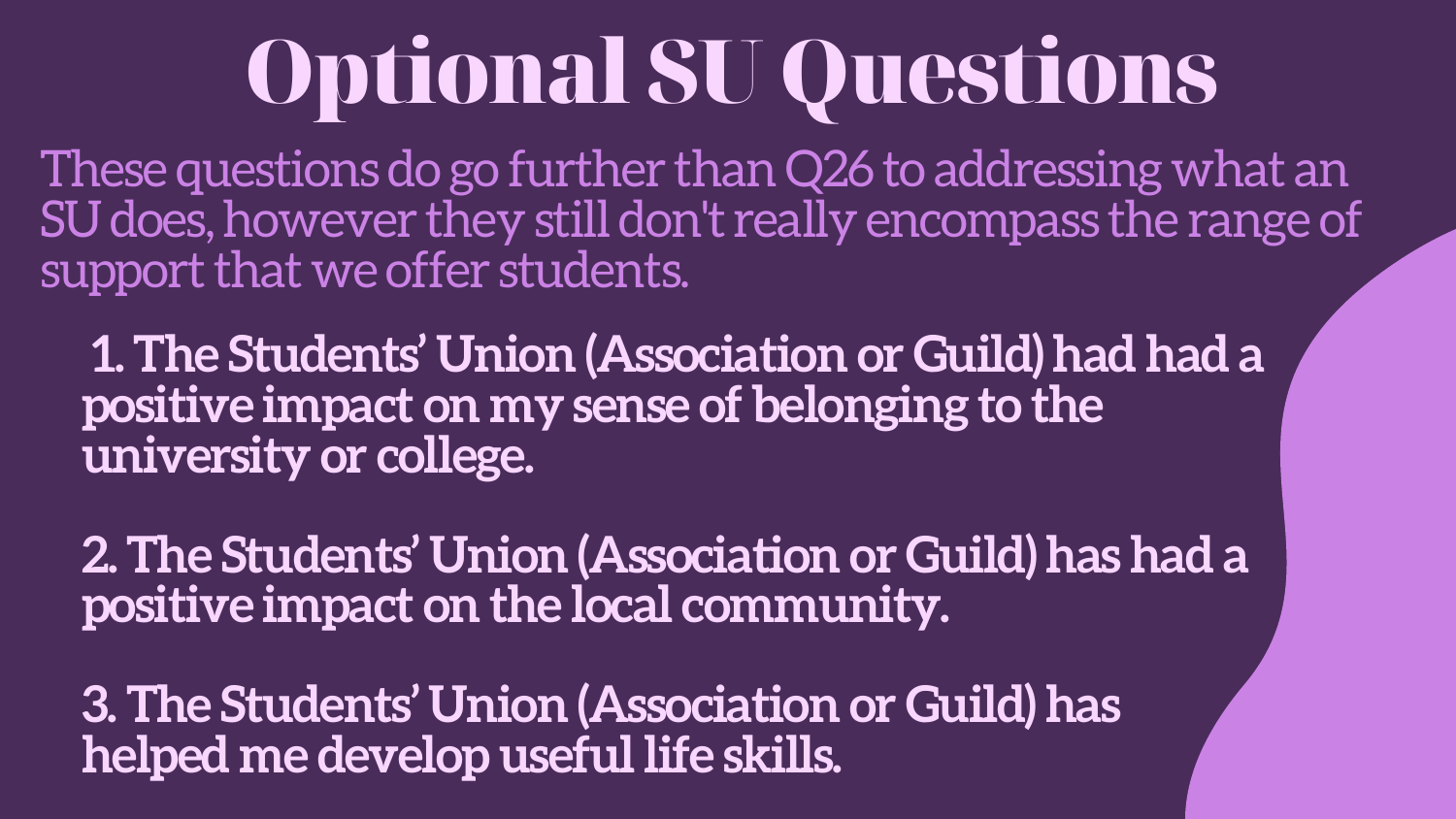### Are NSS resultsuseful for the SU?

The majority of HEI's now regularly get results on NSS, therefore NSS results can be a useful benchmarking tool to understand where we sit with other SU's

Although regular feedback is nice and useful for the SU, the NSS is a space to be careful in. For some institutions NSS scores on SU questions are taken very seriously by universities (often linked to amount of block grant recieved). When considering all of our provision that is misssed from these questions, this appears like shakey ground to operate in.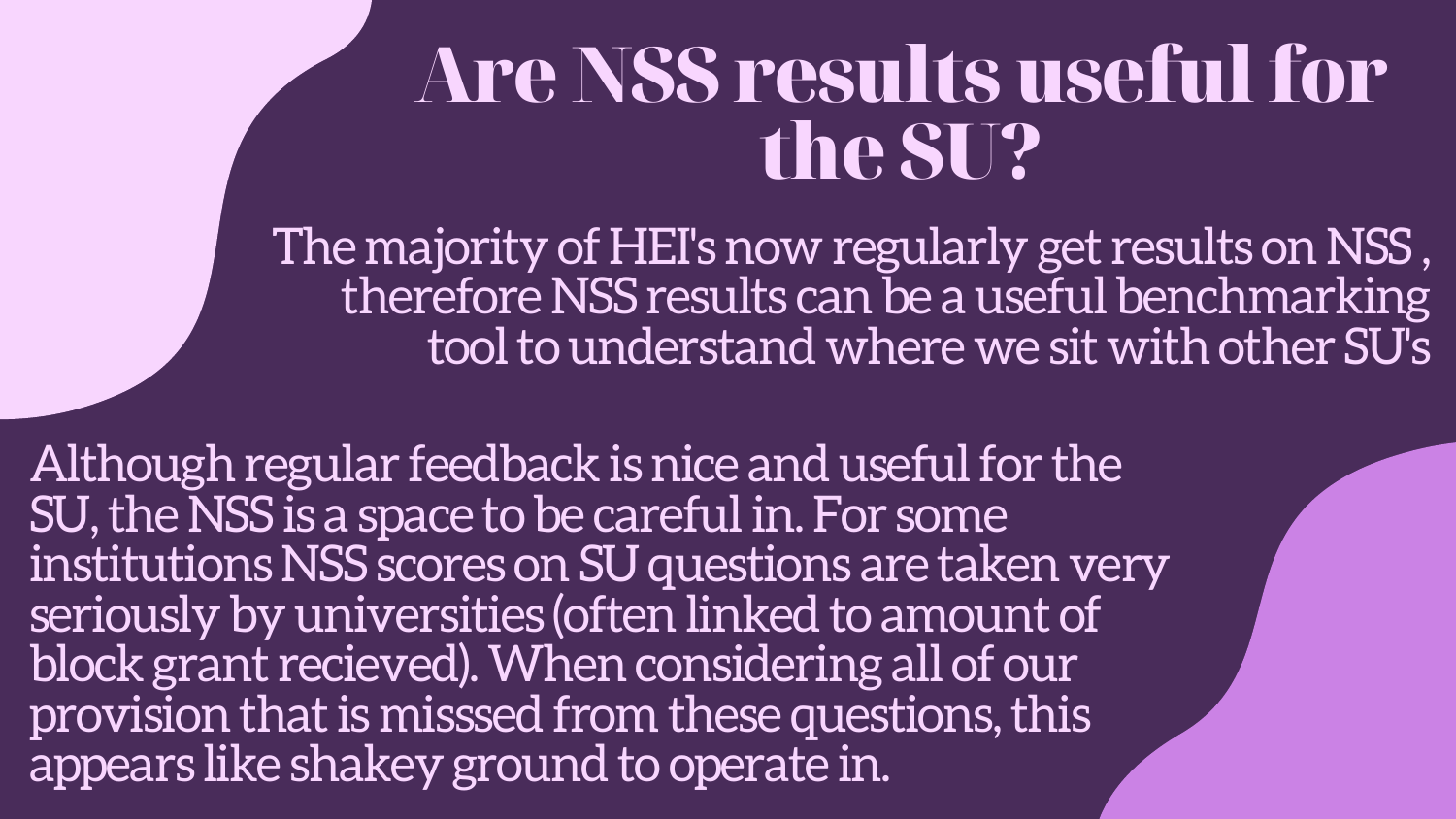### Student Barometer PTES /PRES

- Survey to all students (although moving to just UG's in2022)
- 2021 survey will launch this month
- Really useful resource for the SU to use. Good detailed results by department, division and college.
- More education focused than NSS. Not muchexperience.
- International Student Barometer is available, but Oxford does not run this.
- - - -

Explores specific postgradute experience. Very new to Oxford. The first survey's were poorly completed due to COVID.

PTES yearly, PRES every other year

Although currently doesn't include questions on the SU, it is possible to request that the university adds these questions.

Not as risky as NSS, as not as nationally respected.